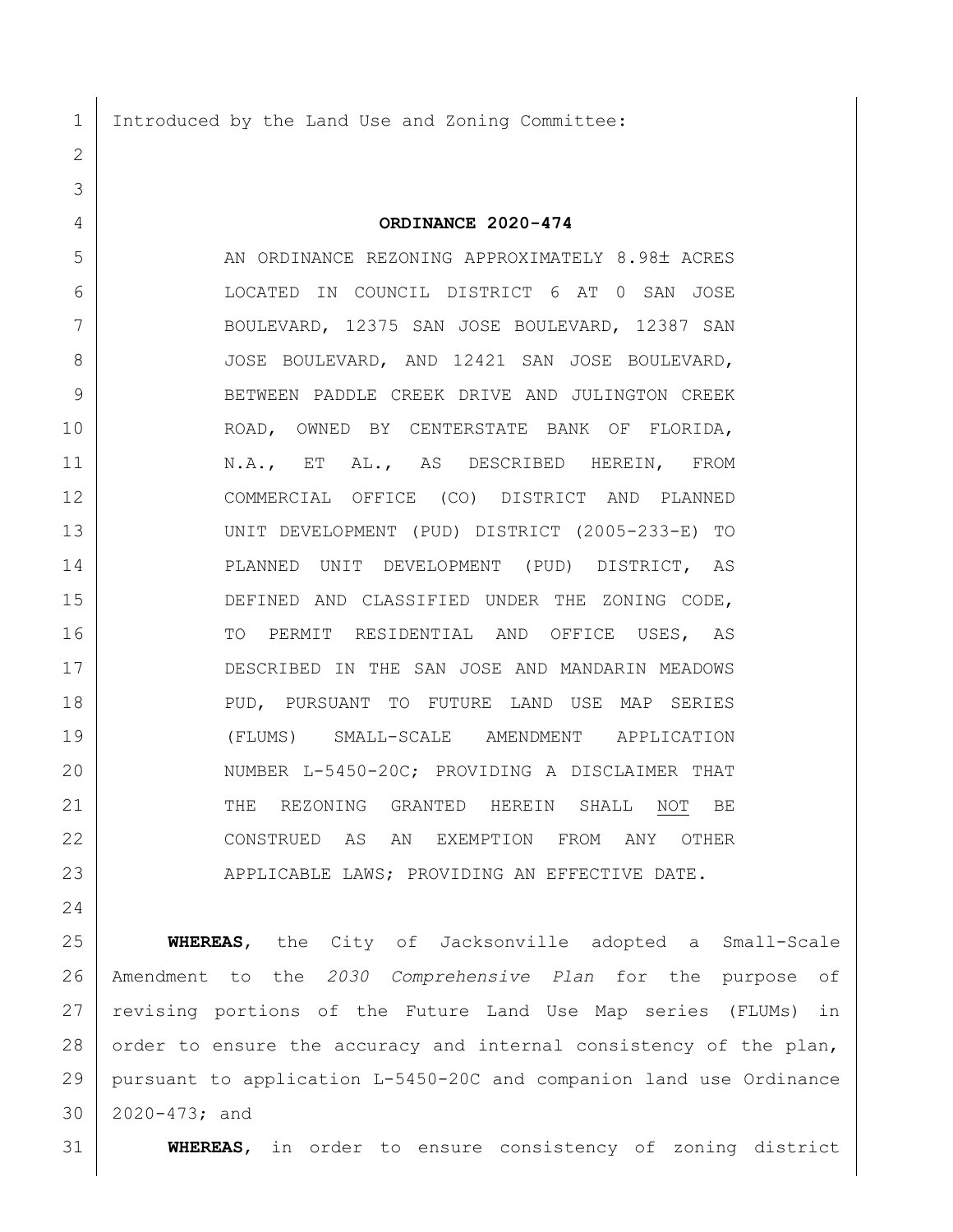with the *2030 Comprehensive Plan* and the adopted companion Small-2 Scale Amendment L-5450-20C, an application to rezone and reclassify from Commercial Office (CO) District and Planned Unit Development (PUD) District (2005-233-E) to Planned Unit Development (PUD) District was filed by Paul M. Harden, Esq., on behalf of the owners of approximately 8.98± acres of certain real property in Council 7 District 6, as more particularly described in Section 1; and

 **WHEREAS**, the Planning and Development Department, in order to ensure consistency of this zoning district with the *2030 Comprehensive Plan*, has considered the rezoning and has rendered an 11 | advisory opinion; and

 **WHEREAS**, the Planning Commission has considered the 13 application and has rendered an advisory opinion; and

 **WHEREAS**, the Land Use and Zoning (LUZ) Committee, after due notice, held a public hearing and made its recommendation to the 16 Council; and

 **WHEREAS**, the City Council, after due notice, held a public 18 | hearing, and taking into consideration the above recommendations as well as all oral and written comments received during the public 20 | hearings, the Council finds that such rezoning is consistent with the *2030 Comprehensive Plan* adopted under the comprehensive planning ordinance for future development of the City of 23 Jacksonville; and

 **WHEREAS**, the Council finds that the proposed PUD does not affect adversely the orderly development of the City as embodied in the *Zoning Code*; will not affect adversely the health and safety of 27 residents in the area; will not be detrimental to the natural 28 environment or to the use or development of the adjacent properties in the general neighborhood; and the proposed PUD will accomplish the objectives and meet the standards of Section 656.340 (Planned Unit Development) of the *Zoning Code* of the City of Jacksonville;

 $- 2 -$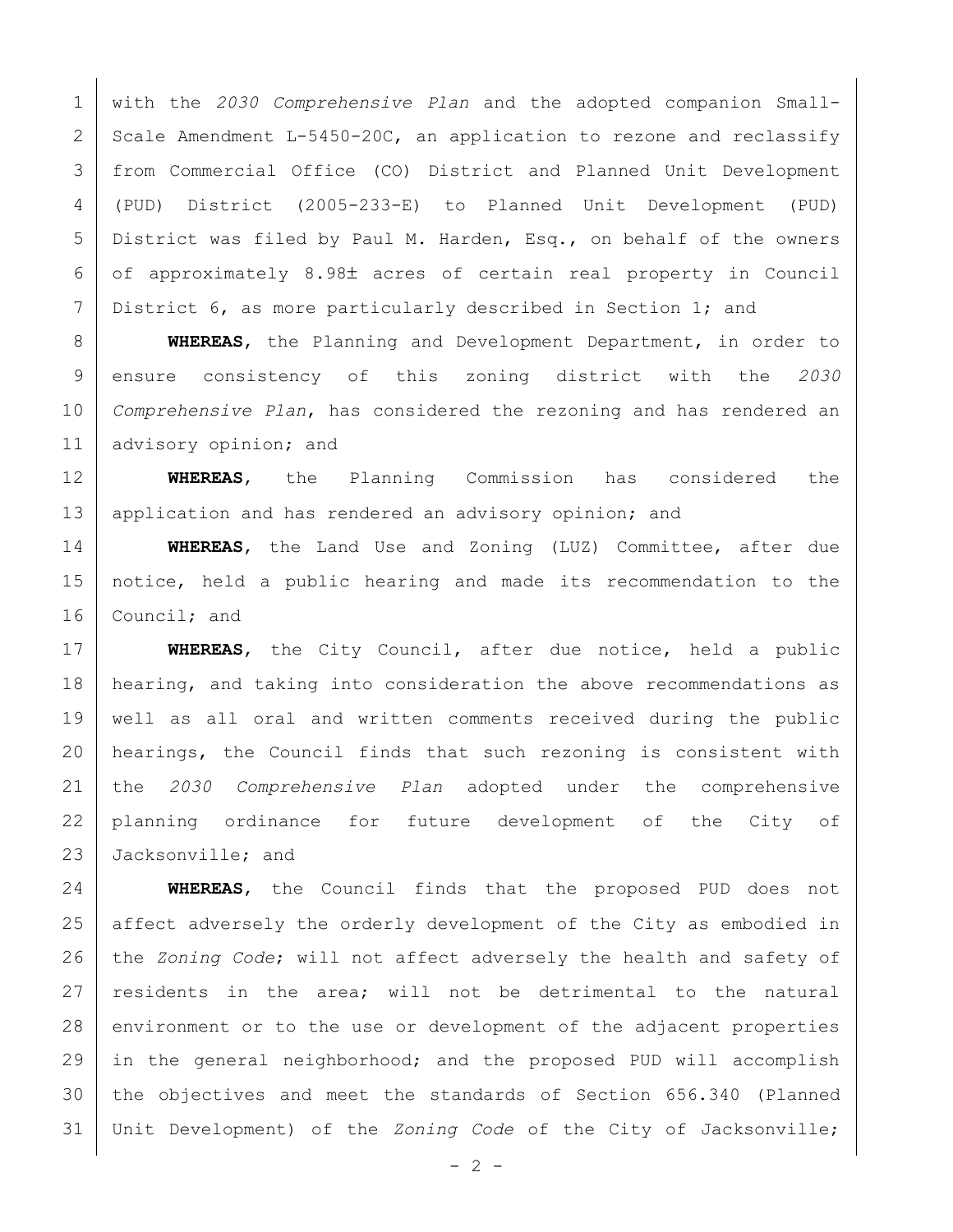1 | now, therefore

**BE IT ORDAINED** by the Council of the City of Jacksonville:

 **Section 1. Subject Property Location and Description.** The 4 approximately 8.98± acres are located in Council District 6, at 0 5 San Jose Boulevard, 12375 San Jose Boulevard, 12387 San Jose Boulevard, and 12421 San Jose Boulevard, between Paddle Creek Drive and Julington Creek Road, as more particularly described in **Exhibit 1**, dated May 27, 2020, and graphically depicted in **Exhibit 2**, both of which are **attached hereto** and incorporated herein by this 10 reference (Subject Property).

 **Section 2. Owner and Applicant Description.** The Subject 12 Property is owned by Centerstate Bank of Florida, N.A., et al. The applicant is Paul M. Harden, Esq., 501 Riverside Avenue, Suite 901, Jacksonville, Florida; (904) 396-5731.

 **Section 3. Property Rezoned.** The Subject Property, pursuant to adopted companion Small-Scale Amendment L-5450-20C, is hereby rezoned and reclassified from Commercial Office (CO) District and Planned Unit Development (PUD) District (2005-233-E) to Planned Unit Development (PUD) District. This new PUD district 20 shall generally permit residential and office uses, and is described, shown and subject to the following documents, **attached hereto**:

**Exhibit 1** – Legal Description dated May 27, 2020.

**Exhibit 2** – Subject Property per P&DD.

**Exhibit 3** – Written Description dated July 9, 2020.

**Exhibit 4** – Site Plan dated July 9, 2020.

 **Section 4. Contingency.** This rezoning shall not become effective until 31 days after adoption of the companion Small-Scale Amendment unless challenged by the state land planning agency; and further provided that if the companion Small-Scale Amendment is challenged by the state land planning agency, this rezoning shall

 $- 3 -$